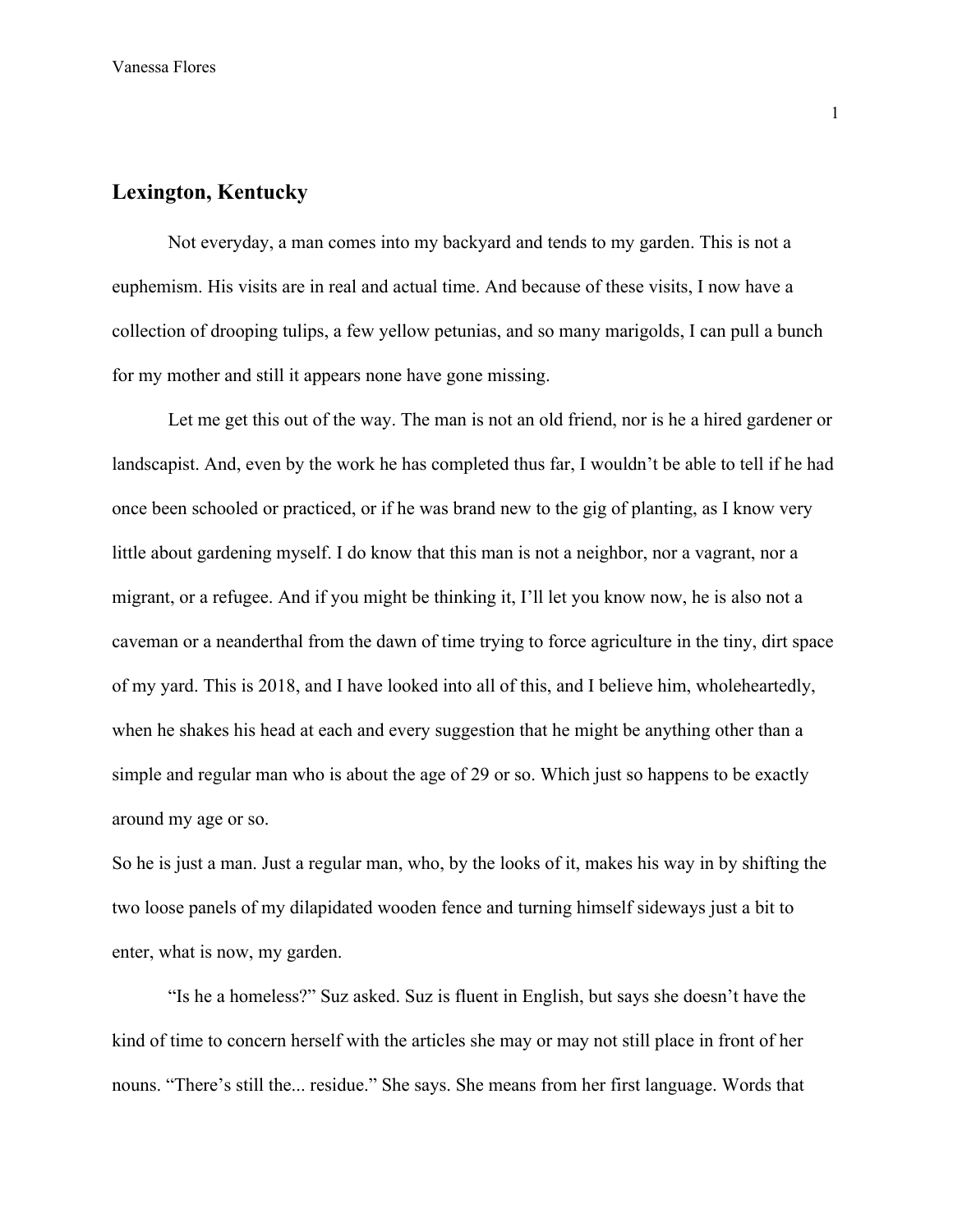cling to her tongue still, like something sticky getting in her sentences anywhere they can, even if out of place and order.

"I believe he has a home," I said, "I just haven't asked where."

Suz had called me later that morning, after the man had exited back out through the fence and out into the alley. She wanted me to come over for hot dogs which is sort of, kind of her thing. She forgot I had a day job, which she sometimes does as I am a mail carrier with sometimes long and open afternoons, so I called in sick, and took a train and then a bus, to a stop 5 minutes from her door. A house in the Sunset, big, and shared with 5 other women and a goldfish.

"You're getting to know him," she said. She handed me a hot dog she'd just cooked on the stove. It was cracked in several places and charred from the pan. I took it without ketchup.

"I think that is the case," I said.

"You're getting to know a homeless."

"He dresses real nice," I said

"What's nice to you?" She asked.

 "Polka-dots. He wears these fancy polka-dot shirts. They have short sleeves and a collar."

"The Polo shirts."

"Oh right," I said, chewing. "The Polo shirts."

She squirted ketchup onto her second dog.

"From the looks of it, they are made of a sort of silk slash cotton material."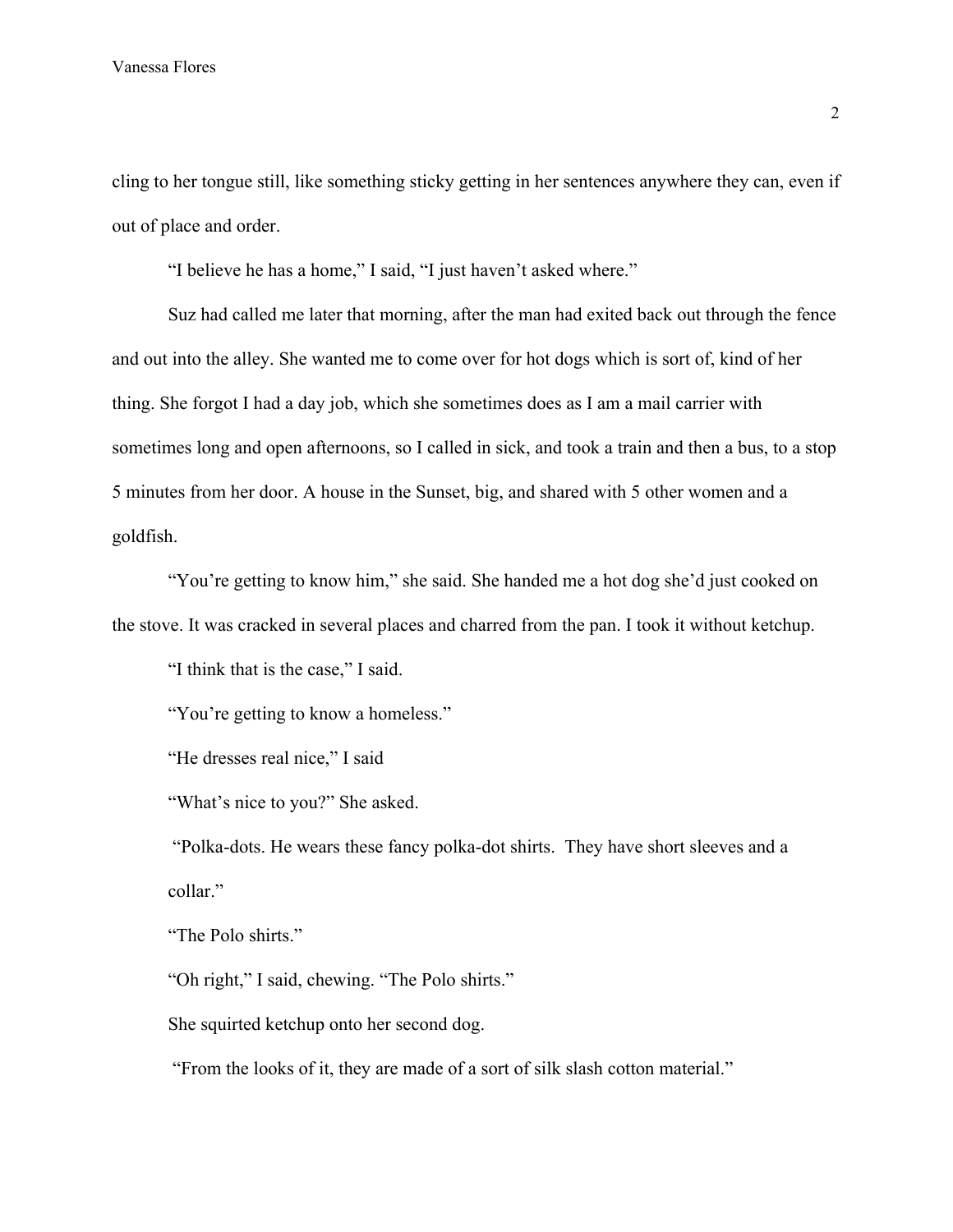"Sounds nice," she said, "does that mean you touched it?"

"...Touched it?" I asked.

"The Polo Shirt."

"Oh."

"What did you think I meanted?"

We looked at my hot dog.

She raised an eyebrow, pinched a piece from the rounded edge of her dog and fed it to the fish.

Suz is the only person who has seen the man. The duplex is occupied only by me at the moment. My downstairs neighbors had a baby and have moved away to Lexington, Kentucky, or so I heard them saying on the phone and through the floorboards to their loved ones or friends who were concerned or excited, or both, for them and their decision to pick up and go away to Lexington, Kentucky, where they will have, or so I heard, a much larger home during what is an exciting time of growth and happiness.

 I have never been to Lexington, Kentucky but it is a city and a state that I do enjoy saying aloud and often in my apartment and in the building that is now all mine.

In fact, the first time I saw the man, it was a brand new day, and I found that I had woken myself up that morning by saying Lexington Kentucky again and again in my sleep.

*Lexington Kentucky Lexington Kentucky Lexington Kentucky Lexington Kentucky.*